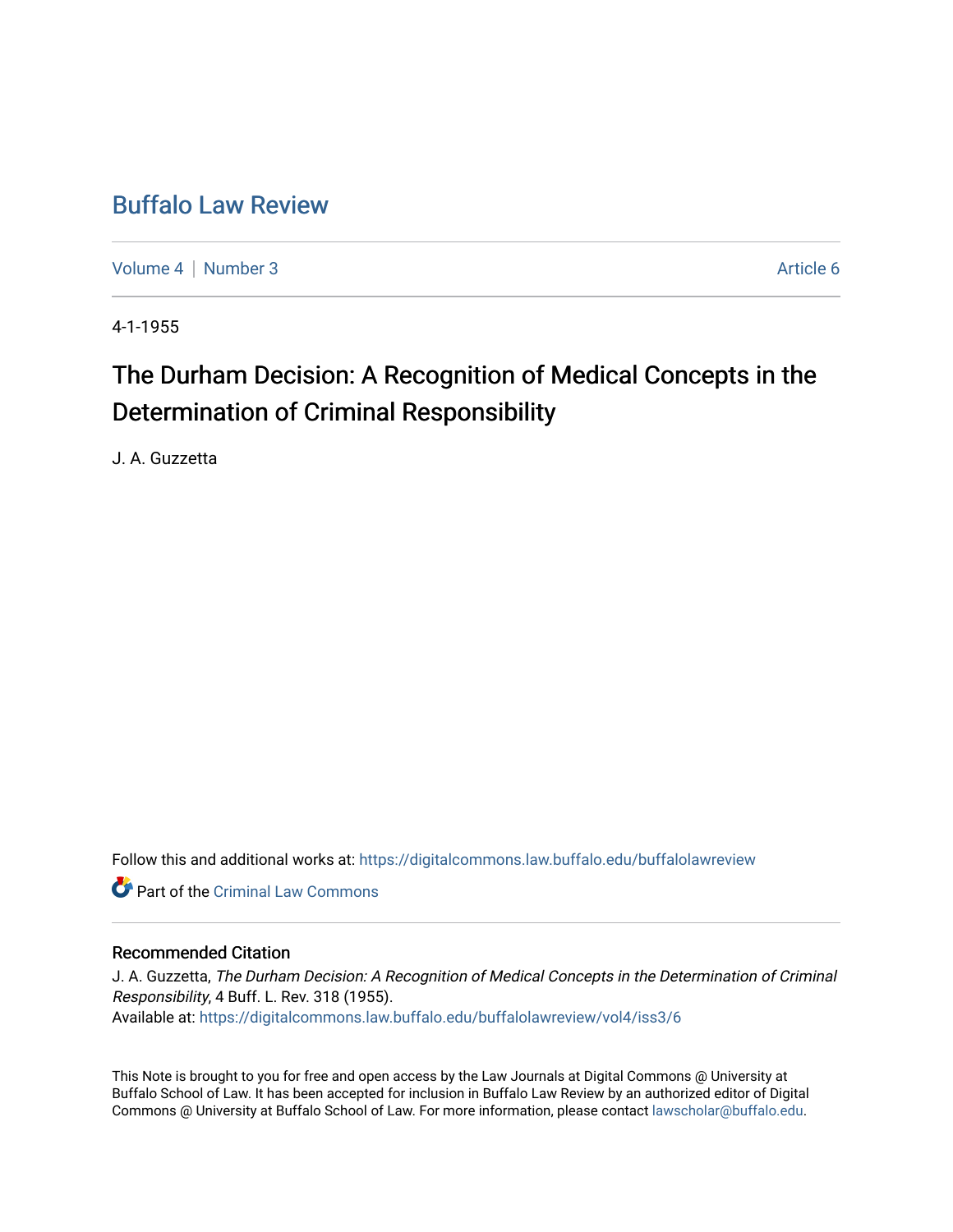# **NOTES AND COMMENTS**

# **THE DURHAM DECISION: A RECOGNITION OF MEDICAL CONCEPTS IN THE DETERMINATION OF CREIINAL RESPONSIBILITY**

#### INTRODUCTION

"An over-organized civilization requires, apart from individualistic virtues, a sense for coordination and order; and although the traditional ideals need not be abandoned, they must be modified and adjusted to new conditions . **.** .. The **'land** of the free and the home of the brave' is in process of becoming a home of order. **<sup>1</sup>**

Dr. Alexander's augury of social order advancement is the statement of an ideal **by** a psychiatrist toward the attainment of which it is the primary business of the law to strive. The statement further represents the necessary common ground upon which the legal and medical professions must meet in order that mutual problems may find satisfactory solution.

The profound effect upon the social structure brought about **by** the problem of insanity, a legal term, and its treatment in the administration of criminal law demands an enlightened cooperative effort between medicine and law: a recognition of deficiencies of approach, a candid evaluation of the efficacy of existing practices, and an integrated presentation of modes of improvement. It is in the light of this common purpose that the *Durham"* decision must be viewed.

#### PRE-Duna~m: M NAGHTEN **AND** THE IRRESISTIBLE **IMPULSE**

Prior to the fourteenth century insanity was not treated as a defense to crime in England,<sup>3</sup> and until the seventeenth century, authorities are so vague in their writings concerning insanity as a legal problem that even their historical value is limited.4 The reason for this, in large part, was the emphasis in lunacy law upon the property rights of "moon-gazers" and idiots.<sup>5</sup> Insane persons without property were thus given little consideration in cases of criminal behavior<sup>6</sup> and in some sections of Europe in medieval times, the defense of insanity in a criminal proceeding was specifically prohibited.<sup>7</sup> It was not until the seventeenth century<sup>8</sup> that

**<sup>1.</sup>** ALEXANDER, M. **D., Oum AGE OF UNREASON, 257 (1951).** *2. Durham v. United States,* 214 F. **2d 862 (D. C.** Cir. 1954). **3. DEUTSCH, MENTALLY ILL IN AMERICA,** 388 **(1937).**

<sup>4. 3</sup> **STEPHEN,** HISTORY **OF THE** CRImINAL LAW **OF ENGLAND,** 150 (1883). **5. DEUTSCH,** *op. cit. sumpra* note 3, at 388.

*<sup>6.</sup> Lunacy and Idiocy--the Old Law and its Incubus,* **18 U. oF CHI.** L. **REV. 361** (1950). *7.* **DEUTSCH,** *op. cit. supra* **note 3, at 389.**

*<sup>8.</sup> Ibid.*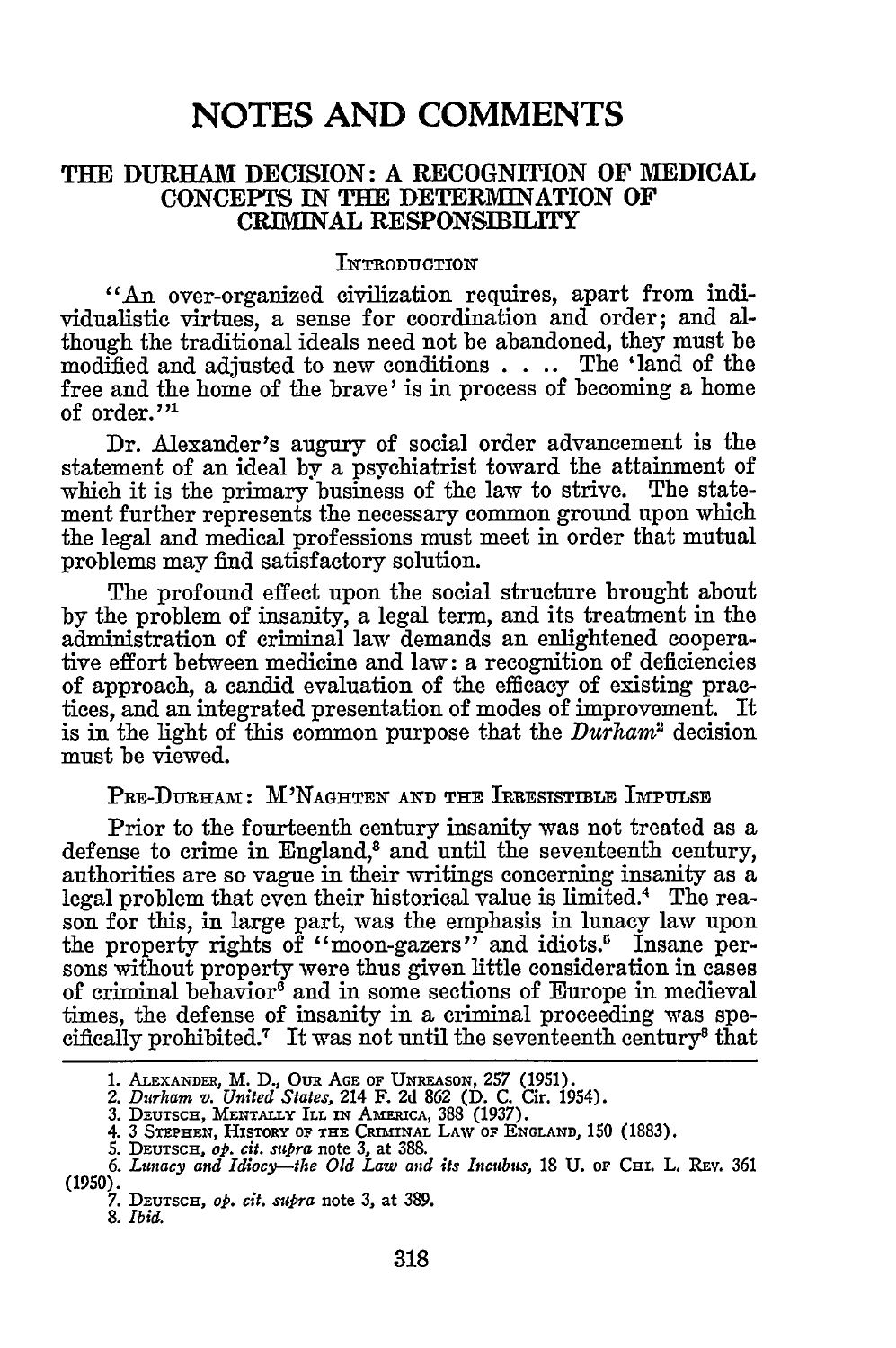tests were evolved to aid in the determination of the degree of insanity required in order that one might be free from criminal responsibility.<sup>9</sup> Sir Matthew Hale considered only total insanity sufficient to a defense in criminal cases.<sup>10</sup> In *Arnold's Case* Judge Tracy laid down the "Wild Beast" test whereby the insane person was thought of as not far removed from those natural denizens of the forest." At the turn of the eighteenth century the *Hadfield Case2* evidenced a test which was a departure from that of total insanity as set forth by Hale, and established that the single symptom of delusion constituted sufficient mental abnormality to relieve one of criminal responsibility.<sup>13</sup> Late in the eighteenth century, however, Hawkins described a test for irresponsibility which has influenced the classical definition of legal insanity known as the *M'Naghten Rule:* the ability to distinguish between "good and evil".<sup>14</sup> Just prior to the *M'Naghten* case, however, an unsuccessful assassin of Queen Victoria, one Oxford, was afforded a charge to the jury by Lord Denman suggestive of the test known today as the "irresistible impulse" test;<sup>15</sup> but such did not become a test in England.'

*The Right and Wrong Test:* Daniel M'Naghten, a paranoic suffering from delusions of persecution, was acquitted of homicide in 1843 "by reason of insanity."<sup>17</sup> The verdict caused such a public stir that debate in the House of Lords ensued, and it was there

*9. Ibid.*

Surely no two states of mind can be more unlike than that of a healthy boy of fourteen and that of a man laboring under melancholy distempers. The one is healthy immaturity, the other diseased maturity and between them there is no sort of resemblance. 2 Stephens, *History of the Criminal Law in England* **150-1** (1883).

*11. Arnold's Case,* **16** How. St. Tr. (1724): "It is not every kind of frantic humor or something unaccountable in a man's actions, that points him out to be such a<br>madman as to be exempted from punishment; it must be a man that is totally deprived<br>of his understanding and memory, and doth not know w

12. 27 How. St. Tr. 1282 (1800). Perhaps the most remarkable thing about the *Hadfield Case* was the grandiloquence of counsel for the defendant, Lord Erskine. See also, WEIHOFEN, **MENTAL** DISORDER **AS A CEINAL DEFENSE,** 56-58 (1954).

**13.** *Ibid.*

14. "Those who are under a natural disability of distinguishing between good and evil, as infants under the age of discretion, ideots *(sic)* and lunaticks *(sic),* are not punishable by any criminal prosecution whatever. **1** Hawkin's, *Pleas of the Crozwn* 1 (1824).

**15.** *Regina v. Oxford,* 9 Car. & P. **525** (1840).

16. **WEIHOFEN,** *op. cit. sumra* note 12, at 59. *17. M'Naghtei's Case,* 10 Clark & Fin. 200 (1843).

<sup>10. 1</sup> **HALE,** HISTORY **OF THE** PLEAS OF **THE** CROWN 30 (1678). Hale stated that "the best measure for total insanity" is whether the accused has the mental capacity of a child of fourteen years due to an affliction of "melancholy distempers." This test for insanity was later strongly criticized by Sir James Fitzjames Stephens, an eminent legal writer of the times, in 1889: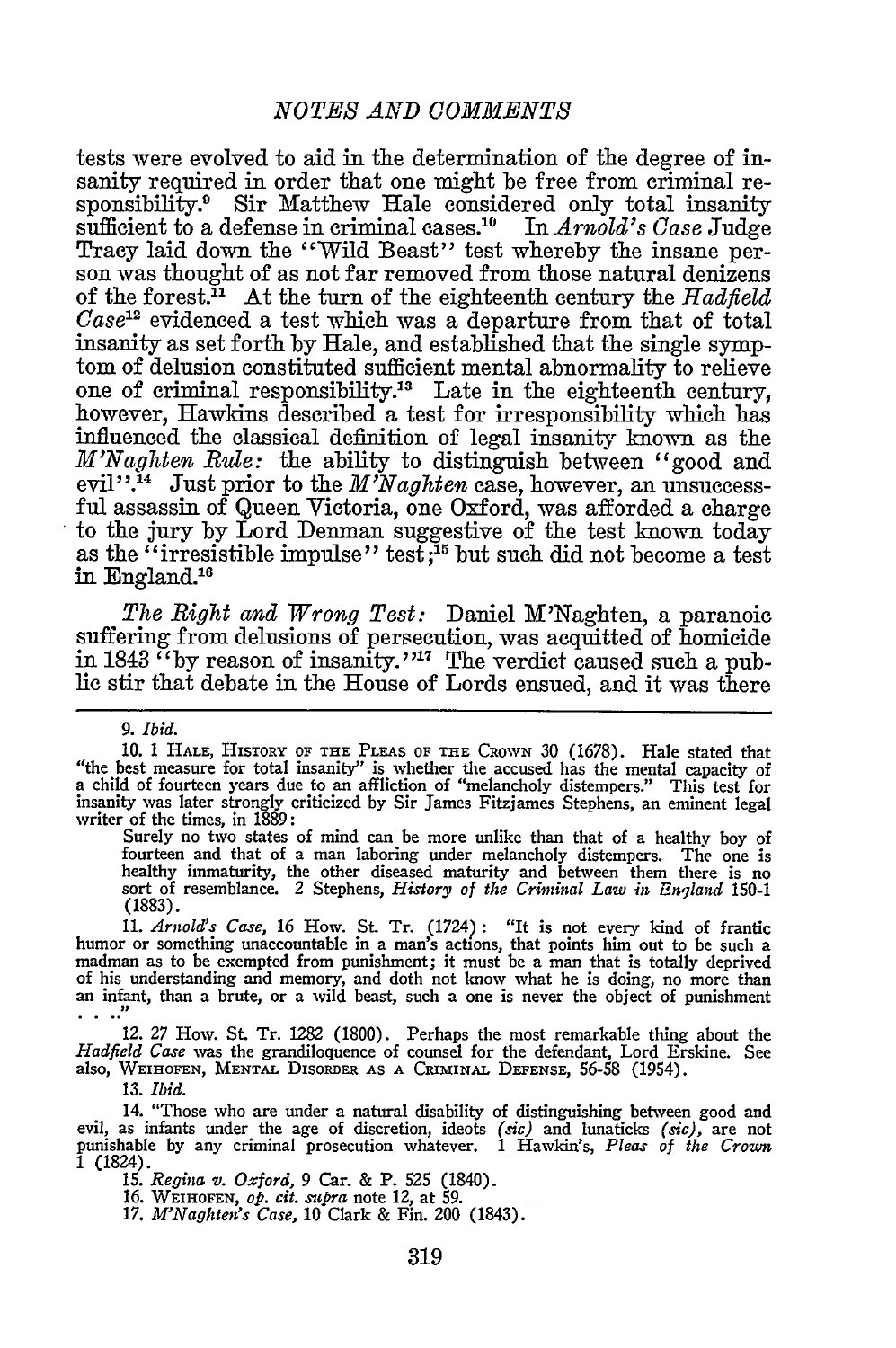decided to take the advisory opinion of the judges on the status of the law governing such a case.<sup>18</sup> Of the fifteen judges deliberating on the problem, fourteen decided upon two major rules to guide the court in future cases which involved the issue of criminal insanity: **(A) ". . .** it must be clearly proved that, at the time of the committing of the act, the party accused was laboring under such a defect of reason, from disease of the mind, as not to know the nature and quality of the act he was doing, or"  $(B)$  ".  $\ldots$  if he did know it, that he did not know he was doing what was wrong. **"219**

Justice Maule delivered a separate opinion in which he established the knowledge of right and wrong as the sole criterion of responsibility.20 It was the further opinion of the judges that "partial delusions" were insufficient to relieve a man from responsibility as long as he was "not in other respects insane."<sup>21</sup> The judges commented that the right and wrong referred to was specifically with respect to the act charged; and that moral right and wrong as well as legal right and wrong was embraced in their definition.22 The right and wrong test has remained the sole test of criminal responsibility in England23 and has been adopted as such in twenty-nine states in America.<sup>24</sup> The Victorian prose with which the M'Naghten judges handed down their advisory opinion has caused abundant confusion in interpretation and application.<sup>21</sup> and the test of insanity which evolved therefrom has been strongly criticized by legal <sup>26</sup> and medical<sup>27</sup> authorities alike.

23. WHOFEN, *op. cit. supra* note 12, at 51. 24. Arizona, California, Florida, Georgia, Idaho, Iowa, Kansas, Louisiana, Maine, Maryland, Minnesota, Mississippi, Missouri, Nebraska, Nevada, New Jersey, New York, North Carolina, North Dakota, Oklahoma, Oregon, Pennsylvania, South Carolina, South Dakota, Tennessee, Texas, Washington, West Virginia, Wisconsin. In six of the states (Louisiana, Minnesota, New York, North Dakota, Oklahoma, and South Dakota) the right and wrong test is established by statute. *Id.* at 51, 69-72, 129 et seq.<br>25. Overholser, *The Psychiatrist and the Law*, 575 quoting pro

concise statement as to the confusion that exists concerning the meaning of "right and wrong" and the "nature and quality": "Some (states) cite the nature and quality elements in the test disjunctively with the right and wrong feature, some conjunctively." *26.* 2 **STEPHEN, HISTORY OF THE CRIINAL** LAW **OF ENGLAND, 153** *et seq.* **(1883);**

Note, A Proposal for a Fountainhead of Rationality in the Jurisprudence of Insanity,<br>5 CATHOLIC UNIV. L. REV. 63, 75-83 (1955).<br>27. GLUECK, MENTAL DISORDER AND THE CRIMINAL LAW. 166 (1925): ZILBOORG.

MIND, MEDICINE AND MAN (1943); Tulin, The Problem of Mental Disorder in Crime:<br>A Survey, 32 Col., L. REV. 933 (1932); Menninger, Medico-Legal Proposals of the<br>American Psychiatric Association, 19 J. CRIM. L. & CRIMINOLOGY GUTTMACHER & **WEIHOFEN,** PSYCHIATRY **AND THE** LAW, c. **17,** 18 (1952); Keedy, *Insanity and Criminal Responsibility,* **30** HARv. L. REv. 535, 724 **(1917).**

**<sup>18.</sup>** *Id.* at 202.

**<sup>19.</sup>** *Id.* at 203-4.

<sup>20.</sup> *Id.* at **205.**

<sup>21.</sup> *Ibid.*

<sup>22.</sup> *Ibid.* See also *People v. Schmidt,* **216 N.** Y. 324, **110 N. E.** 945 (1915).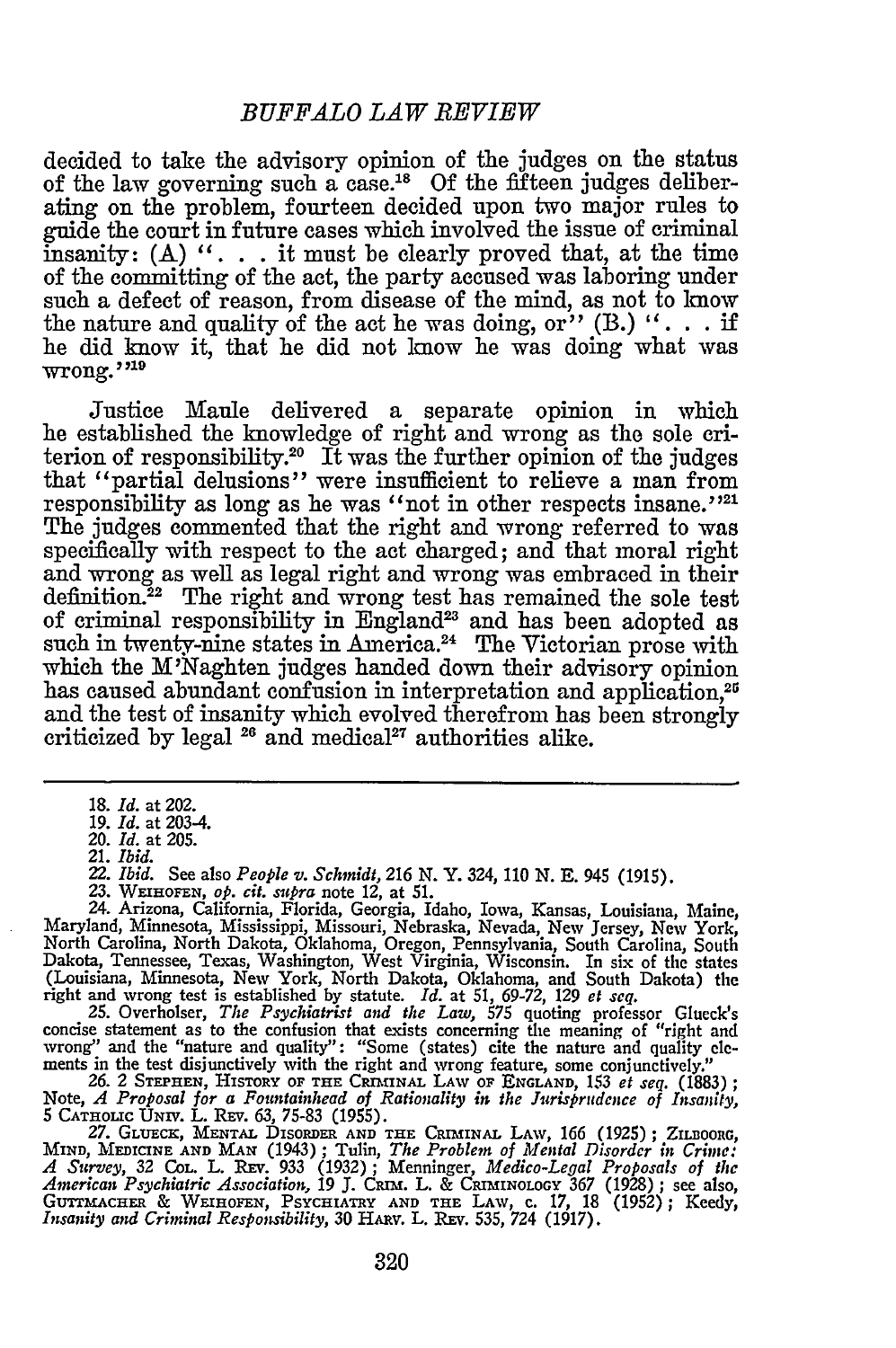*The Irresistible Impulse Test:* Apart from the *Oxford* case, England has been completely disassociated from the so-called Irresistible Impulse standard for the determination of irresponsibility.<sup>28</sup> In at least fourteen states and the federal courts in America, however, the irresistible impulse is a second test of irresponsibility.<sup>29</sup> Under this test, even though the accused may be able to distinguish right from wrong, yet if he suffers from such mental disease that he cannot control his will power in consequence of the disease, then he is not responsible for his criminal acts.<sup>30</sup> The legal problems presented upon attempted application of this test are manifold **;81** the most recent medical opinion available emphatically denies the validity of the assumptions upon which it is based;82 the rule has absolutely no philosophical foundations **;83** and its value as a standard has been characterized charitably as adding ". . . very little to the usual consideration of responsibility in mental illness."34

*New Hampshire's Solitary Stand:* In the case of *State v. Pike*,<sup>35</sup> and its better-known ally, *State v. Jones*,<sup>36</sup> New Hampshire eliminated any legal test for the determination of legal insanity: the jury first determines as a question of fact whether or not the accused is suffering from a mental disease, or was at the time of the alleged commission of the crime, and if so, whether the disease was of such quality or degree as to incapacitate him from forming the necessary criminal intent *(mens rea)*.<sup>37</sup> The dominant issue in criminal cases involving insanity is thus "intent", and to the determination of that issue medical and psychiatric evidence is admitted "unfettered" by concomitant conclusions concerning de-

<sup>28.</sup> WEiHOFN, *op. cit. supra* note 12, at **59.** But see *Case of Ronald Trite,* 16 Cr. App. R. 164, 169 (1922). After this decision, the Lord Chancellor appointed a commission to investigate prevalent tests of insanity as a criminal defense. The Commission did not approve the recommendation submitted by tion to this effect: "The legal criteria of responsibility express in the rule in M'Nagh-<br>ten's case should be abrogated and the responsibility of a person should be left as a ques-<br>tion of fact to be determined by the ju

Illinois, Indiana, Kentucky, Massachusetts, Michigan, Utah, Vermont, Virginia, and Wyoming. The irresistable impulse test may also be recognized in Montana, New Mexico, and Ohio. WEIHOFEN, *op. cit. supra* note 12, at 52, 129 *et seq.*

**<sup>30.</sup>** Keedy, *Irresistable Impulse in the Criminal Law,* **100 U. oF PA.** L. Rxv. 961 **(1952).**

**<sup>31.</sup>** *B. g.,* Cavanagh, *A Psychiatrist Looks at the Durham Decision,* **5** CATHOLIC **UNIv.** L. REv. **25,** 41-45 (1955). **32.** *Ibid.*

**<sup>33.</sup>** Nolan, *Freedom of Will and the Irresistable Impulse,* 5 CATHOLiC L. **REv. 55- 62** (1955). 34. Cavanagh, *op. cit. supra* note 31, at 49. 35. 49 N. H. **(1** Shirley) 399 (1870). *36.* 50 N. H. (2 Shirley) 369, 398 (1871).

*<sup>37.</sup> Ibid.*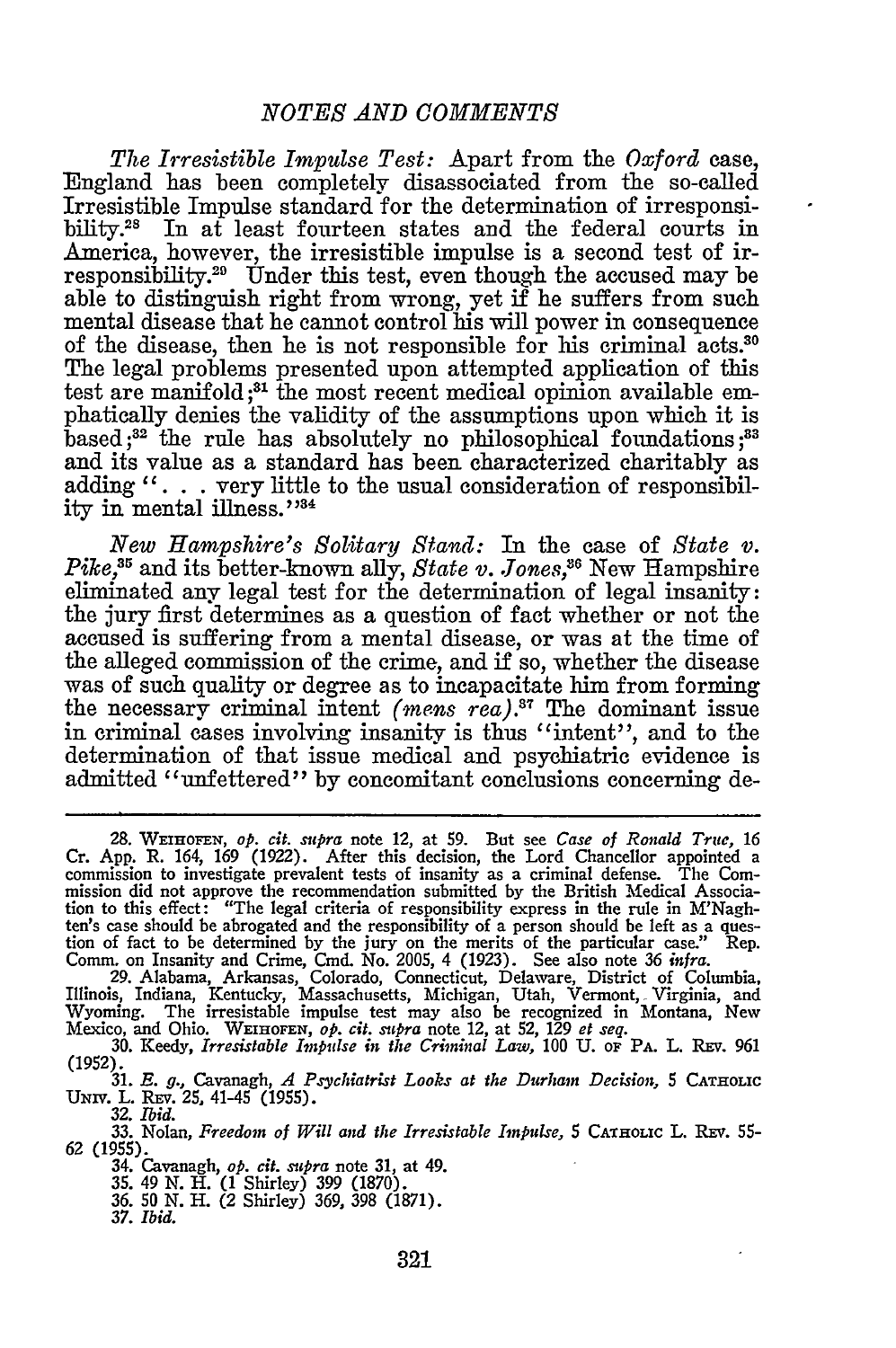# *BUFFALO LAW REVIEW*

gree of responsibility compelled by the "right and wrong" test.<sup>88</sup> It was eighty-four years, however, before New Hampshire was followed **by** another jurisdiction in the establishment of a "no test" test for criminal responsibility.<sup>39</sup> Finally, it appears that in Rhode Island the court has never passed on the question of a settled legal test;<sup>40</sup> and in Montana the court has so vacillated between the right and wrong test, the irresistible impulse test and the New Hampshire rule that the situation is quite unclear.<sup>41</sup>

#### THE DURHAM DECISION AND A SHIFT OF JUDICIAL EMPHASIS

In 1954 Monte Durham was convicted by the District Court in the District of Columbia of housebreaking.<sup>42</sup> Durham had a long history of imprisonment and hospitalization, and his only defense was that he was of unsound mind at the time of the crime. After his indictment and prior to conviction he had been adjudged of unsound mind by the affidavits of two psychiatrists and committed to St. Elizabeth's Mental Hospital. Following sixteen months of commitment, he was released on certificate of St. Elizabeth's that he was mentally competent to stand trial and participate in his own defense. The lower court decided (defendant waived his right to a trial by jury) the defense of insanity had not been satisfactorily established under either the right and wrong test or the irresistible impulse test.

The decision was reversed by the Court of Appeals (A.) because the lower court was in error in not finding that the defendant had fulfilled the requirement of introducing "some evidence" of insanity43 thus shifting the burden to the government to prove defendant's sanity beyond a reasonable doubt, and (B.) because both the right and wrong test and the irresistible impulse test as exclusive criteria for the determination of criminal responsibility are inadequate in view of existing medical knowledge.<sup>44</sup> Invoking its inherent power, the court then established the "new" test: "The rule we now hold must be applied on the retrial of this case and in future cases is not unlike that followed by the New Hampshire courts since **1870.15** It is simply that an accused is not criminally responsible if his unlawful act was the product of mental disease or mental defect."<sup>46</sup> The court then defined the terms

**<sup>38.</sup>** See **WEIHOFEN,** *op. cit. mpra* note 12, at 113.

<sup>39.</sup> See note 2 *supra.* 40. See WEIHoFEN, *op. cit. supra* note 12, at 52.

<sup>41.</sup> *Ibid.*

<sup>42.</sup> See note 2 *supra* at 864.

<sup>43.</sup> *Ibid.*

*<sup>44.</sup> Ibid.*

<sup>45.</sup> *Id.* at 874. *46. Ibid.*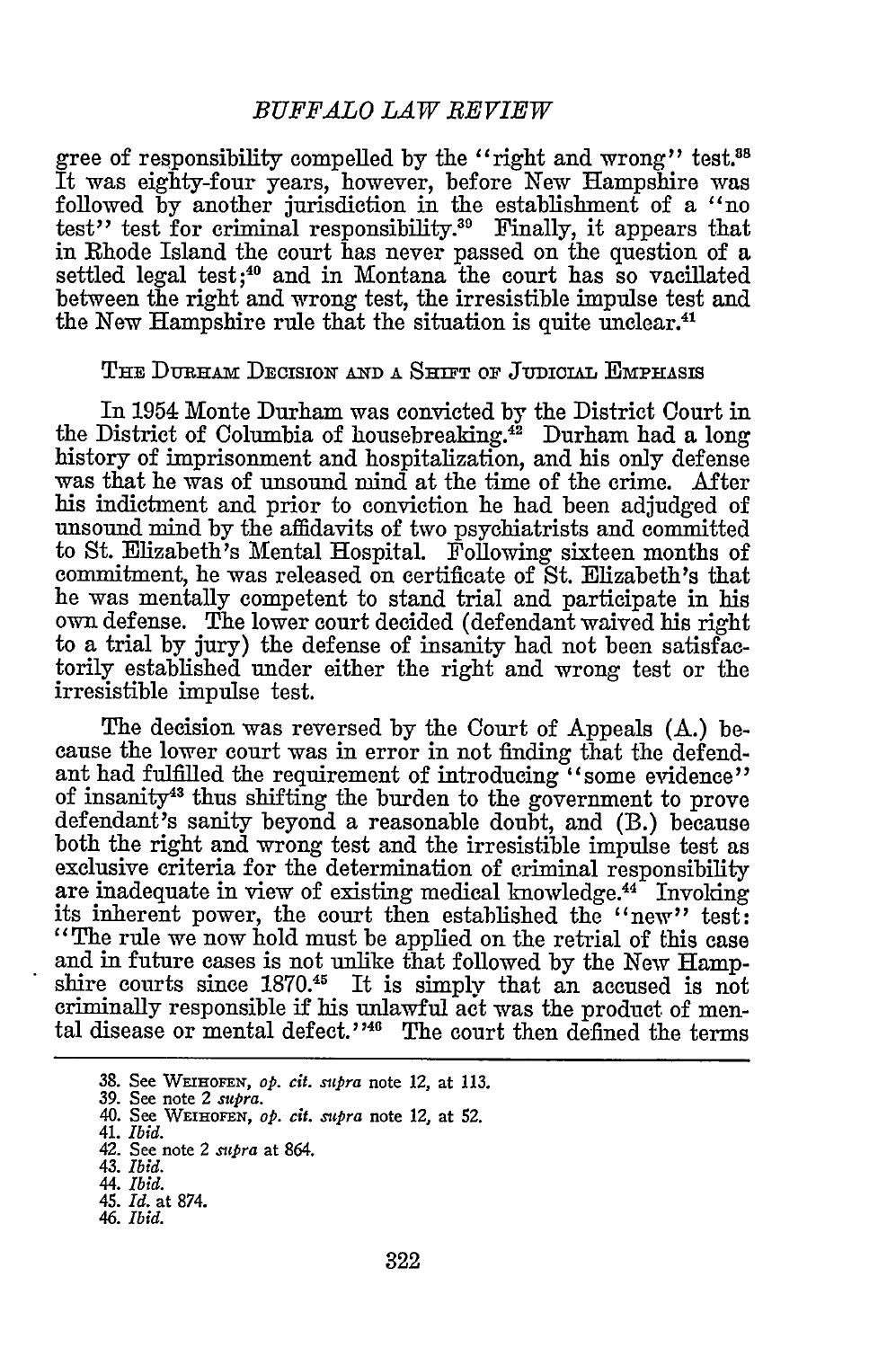" mental disease" and "mental defect": "We use 'disease' in the sense of a condition which is considered capable of either improving or deteriorating. We use 'defect' in the sense of a condition which is not considered capable of either improving or deteriorating and which may be either congenital, or the result of injury, or the residual effect of a physical or mental disease."<sup>47</sup> Before edifying the new test, the court made an exhaustive study of the existing standards for the determination of criminal insanity, and concluding that advancement in psychiatric knowledge and skill had shown the old tests outmoded and ill-fitted to modern standards of scientific inquiry adopted the now well-known *Durham Rule.* Thus the genesis of the new test, and thus an important shift in judicial emphasis from purely socio-legal concepts in regard to criminal insanity, to recent medico-psychiatric standards the substantial validity of which is yet to be determined.<sup>48</sup>

#### Quo Vadimus?

Before an evaluation of the *Durham* test is attempted, it might be well to consider some of the barriers to mutual understanding which clearly exist between the medical and legal professions.

Certainly the problem of communication, caused by technical language in both professions, represents a major obstacle to cooperative action.49 In particular, psychiatrists are disdainful of accepting legal terminology,<sup>50</sup> and although the point is well taken in some instances, it has been stated that certain areas of disagreement are quite superficial.<sup>51</sup>

The difference in training and education is also upsetting to plans of joint enterprise; and yet it has been recognized that the all-important link between medicine and law is, after all, the welfare of the human being.<sup>52</sup>

*<sup>47.</sup> Id.* at 875.

<sup>48.</sup> See RAY, **MEnICAL JURISPRUDENCE OF INSANITY** 34-47 (1st ed. 1838); ZI.- BOORG, LEGAL ASPECTS OF PSYCHIATRY, 100 YEARS OF AMERICAN PSYCHIATRY, 1844-1944, 507, 552 (1944).<br>49. Criminal Responsibility and Psychiatric Expert Testimony, Comm. on Psychiatry

<sup>(1954)</sup> **:** "The psychiatrist . . . qualified to be a forensic psychiatrist . . . would act experiment the ethical principles of the profession if he accepted the core of *legal in-*<br>sanity; for clinical psychiatry does not know of such a condition, never saw it, and<br>after almost two hundred years of clinical inv

**<sup>51.</sup>** Cavanagh, *op. cit. sumra* note 31 at *26:* "Some of this difficulty is understandable, but certain words such as *insanity and unsoundness of mind* have real meaning and should not be rejected because they are not 'medical terms and have no medical meaning.' **52.** *Ibid.*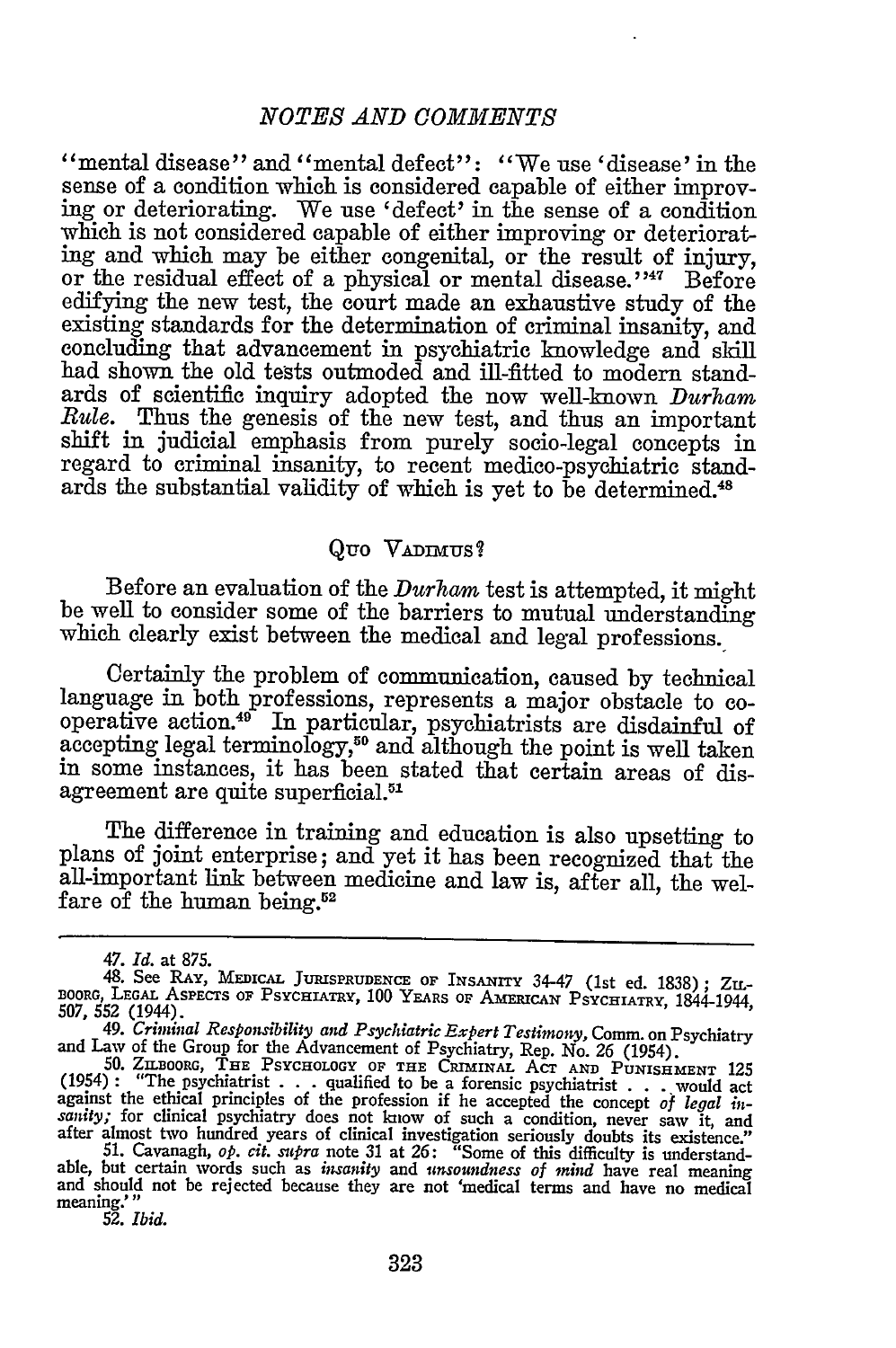## *BUFFALO LAW REVIEW*

Finally, and perhaps the least justifiable of all the difficulties existing between the two professions, a fundamental egotism in both medicine and law unnecessarily befogs issues and prevents mutual progress.<sup>53</sup> Undoubtedly, a not prodigious amount of patience exercised by both would ameliorate the situation considerably.

*Durham Rule Under Scrutiny:* Although long in arriving and auspiciously regarded, the *Durham Rule* has already been the subject of much scrutiny and some criticism.<sup>54</sup> It has been conjectured that the effect on society might be negative in that the defense becomes too easily available and too difficult to disprove.<sup>55</sup> Further, it has been stated that the jury, who will now have the task of determining responsibility without medical or psychiatric opinion necessarily addressed to that point, will be confused by psychiatric testimony based and admitted on multiple theories, many of them conflicting in nature.<sup>56</sup>

The court in the *Durham* decision has been criticized for attempting to do what it recognized a court cannot do: define insanity.<sup>57</sup> Further, the court has defined insanity in such a way that most psychiatrists themselves will be confused as to its meaning.58

On the other hand, it is almost universally agreed that a time for some change had arrived, that the right and wrong and irresistible impulse tests as *exclusive* criteria for the determination of criminal insanity were clearly inadequate.<sup>50</sup> What the future holds in store for the further acceptance, and possible development of the inherent salutary potential of the *Durham Rule,* or for a continued rejection of its principles in favor of some new rule or the retention of the old as modified and variously applied in the jurisdictions other than New Hampshire and the District of Columbia, is a matter of crystal-gazing, not analysis.<sup>60</sup>

**58.** *Id.* at *55, 63,* **86.**

60. But *cf.* note, 59 DICK. L. REV. 169, 171 (1955).

**<sup>53.</sup>** See, *e. g.,* Lowrey, *Psychic Determinism and Responsibility* 561, reprinted from *27* **PSYCHIATRC QuARTERIy** 543-562 (1953) **:** "I have been told **by judges,** even recently, that they hear psychiatric testimony only because it is the law, but do not allow the testimony to influence their own decisions." But see Wertham, *A Psychiatrist Looks at Psychiatry and the Law,* 3 **BFLo** L. **REv.** 41, 49-50 **(1953).** See also note 51 *supra.*

<sup>54.</sup> For an excellent critique of the *Durham* decision, see **5** CATHOLIC L. **REV. 25-87** (1955).

**<sup>55.</sup>** *Id.* at **53-54.**

*<sup>56.</sup> Id.* at **53, 75-78.**

**<sup>57.</sup>** *Id.* **at 53.** "In attempting to define insanity in terms of a symptom, the courts have assumed an impossible role, not merely one for which they have no competence." See note 2 *supra,* at **872.**

**<sup>59.</sup>** *Ibid.*